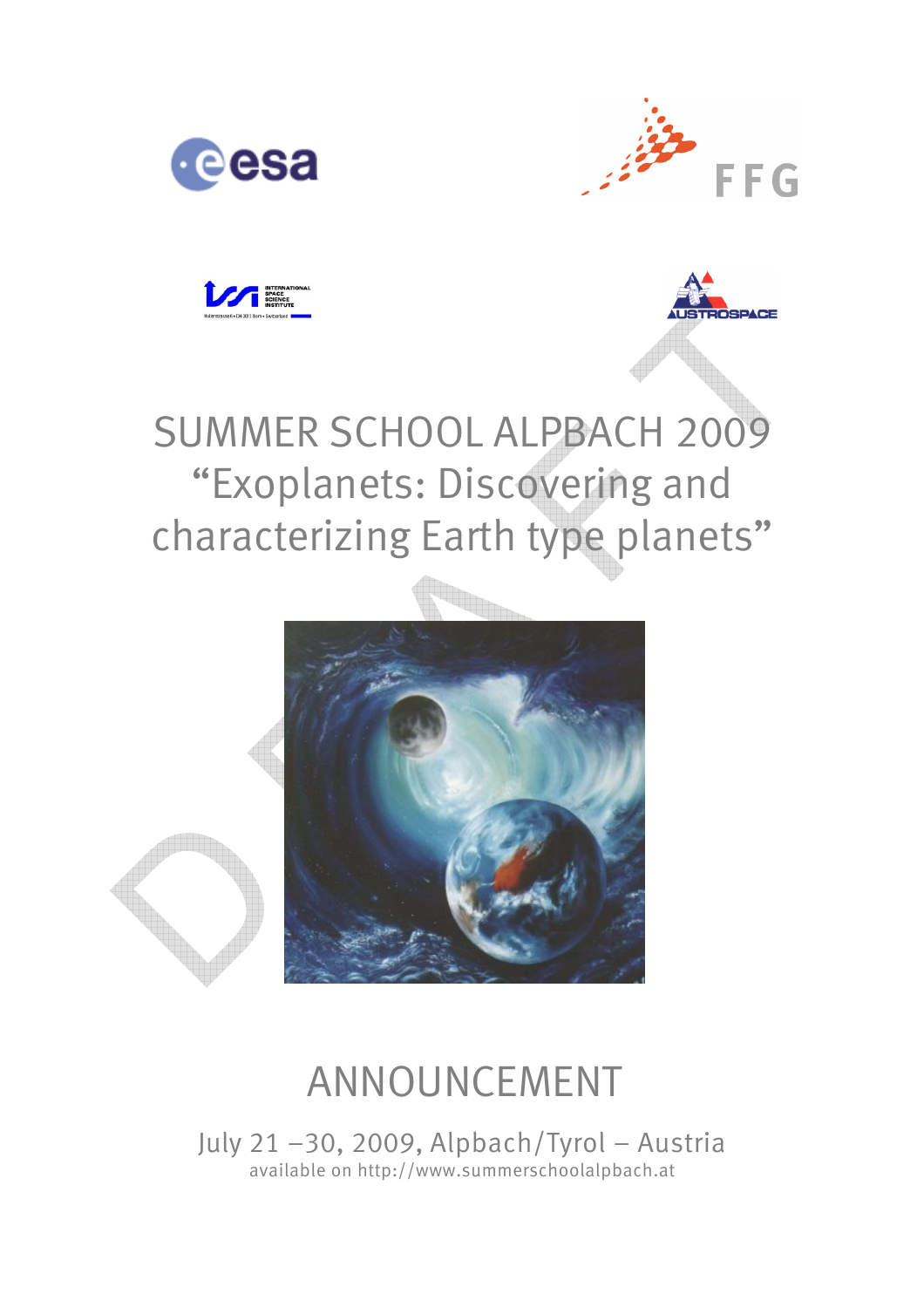### THE SUMMER SCHOOL ALPBACH

Held annually since 1975, the Alpbach Summer School enjoys a long tradition in providing in-depth teaching on aspects of space science and space technology with the aim of advancing the training and working experience of European graduates, postgraduate students, young scientists and engineers.



Participants are given the opportunity to expand and

strengthen their knowledge of selected space issues in workshops which are part of the Summer School programme. Student teams will develop space mission concepts based on the theme of the Summer School. The 2009 Summer School Alpbach will focus on the theme

## "Exoplanets: Discovering and Characterizing Earth Type Planets"

The purpose of the Summer School is to foster the practical application of knowledge derived from lectures, to develop organisational and team-work skills and to encourage creativity. Teams will compete to design the best project, judged by an independent jury. The teams themselves are responsible for the selection of the subject of the project and for the team structure and working methods.

### ORGANISERS AND CO-SPONSORS

The Summer School is organised by the Aeronautics and Space Agency of FFG and co-sponsored by the European Space Agency (ESA) and the national space authorities of its member and cooperating states. A traditional partner is the International Space Science Institute (ISSI). It is also supported by Austrospace, the association of Austrian space industries and research institutions.

#### THE PROGRAMME COMMITTEE

Chairman: Harald Posch, FFG/Aeronautics and Space Agency, Vienna **Summer School Director:** Johannes Ortner, Vienna **Summer School Administrator:** Michaela Gitsch, FFG/Aeronautics and Space Agency, Vienna Andre Balogh, ISSI, Berne Wolfgang Baumjohann, Institute of Space Research/Austrian Academy of Sciences, Graz Roger Bonnet, ISSI, Berne Francesco Emma, ESA/ESTEC, Noordwijk Enrico Flamini, ASI, Rome Manfred Gaida, DLR, Bonn Henrik Grage, Danish Research Agency/Ministry of Science, Technology and Innovation, Copenhagen Caroline Harper, STFC, Swindon Martin Kessler, ESA/ESTEC, Noordwijk Joseph Lahr, Université du Luxembourg Claudio Melo, ESO, Garching Denis Moura, ASI / CNES, Rome Sabine Schindler, University of Innsbruck Daphne Stam, SRON, Utrecht Stéphane Udry, Observatoire Astronomique de l'Université de Genève Harry Varvoglis, University of Thessaloniki Sven Wedemeyer-Böhm, University of Oslo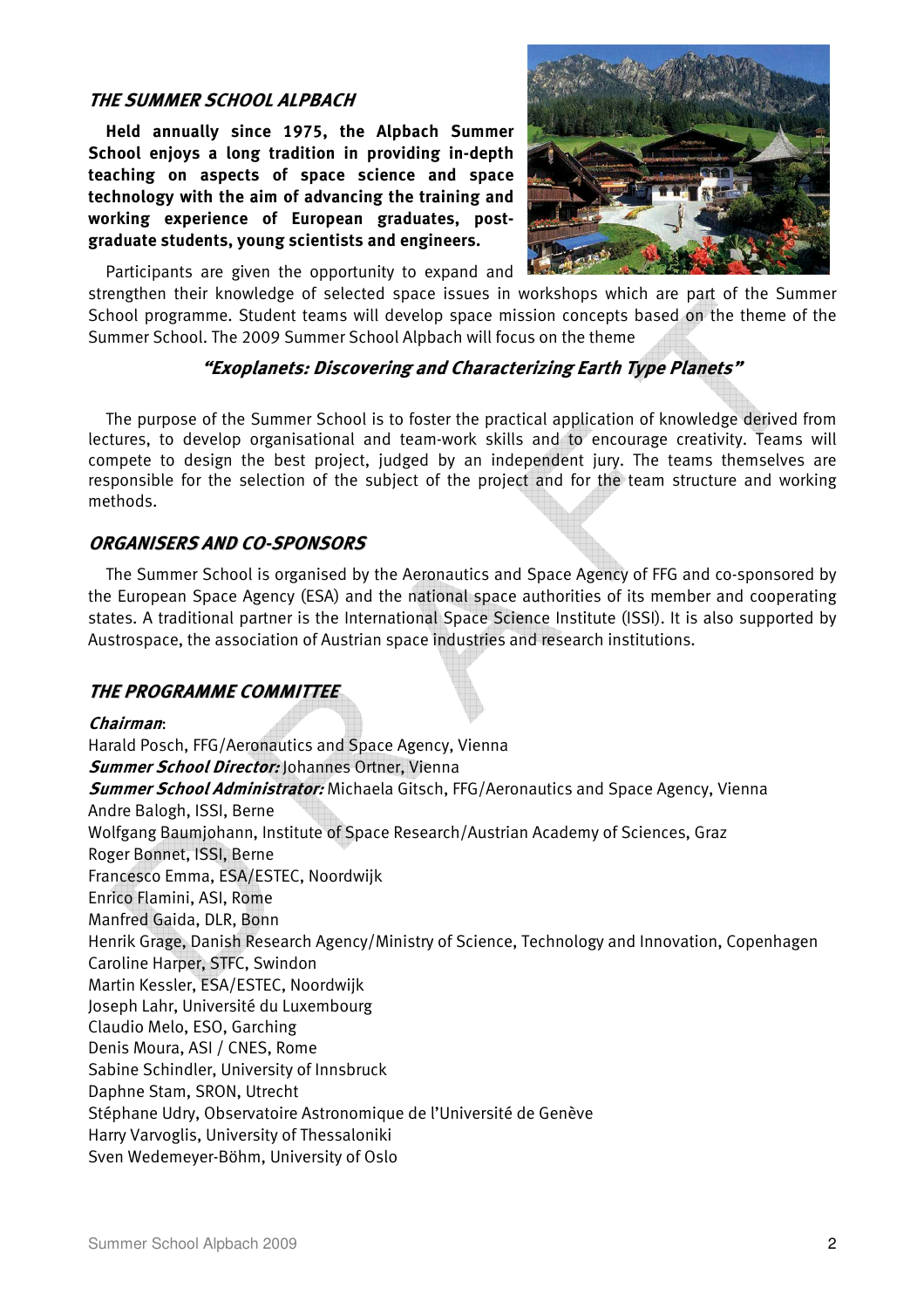## THE SUMMER SCHOOL PROGRAMME

The Summer School Alpbach 2009 will address innovative mission concepts aiming to increase our knowledge of extrasolar planets. The missions will aim at discovering more planets and different types of planets around other stars, with an emphasis on Earth-like planets. The objectives include not just the discovery, but also the characterisation of extrasolar planets. The missions will thus aim to search specifically for Earth-like planets in solar systems like ours and surveys of the habitable zones around stars.

The goals of research into extrasolar planets are

- to understand the formation of other planetary systems and their characterisation;
- the search for planets with a potential for sustaining life:
- to search for biomarkers to detect the existence of life outside our solar system.

The first planets around stars other than our Sun were detected in the 1990s from the ground. Since then, the number of known extrasolar planets has been increasing rapidly, mainly though intensive search by ground-based astronomical observatories. There are today in excess of 300 known exoplanets, in more than 250 planetary systems, and the search for them continues. However, spacebased observations are already beginning to make a difference in our detection capabilities, as shown by the recent first visible-light observation of a planet orbiting the star Formalhaut at 25 light years away. More dedicated missions, such as the small Canadian MOST (Microvariability and Oscillations of STars) and the French CoRoT (COnvection, ROtation & planetary Transits) have initiated modest, but significant searches. More ambitious missions, such as ESA's Darwin and NASA's Terrestrial Planet Finder are being studied for implementation in the next decade or so.

Due to the limitations of current observing capabilities, most of the exoplanets so far discovered are of the "hot Jupiter type", large, massive planets orbiting very close to their central star. However, increased capabilities have already found some almost Earth-size planets, and finding more such interesting objects is clearly a question of technological and observational resources. The aim of the Alpbach 2009 Summer School is to look far, for such objects, and to assess mission concepts that would be able to discover and characterise these Earth-like exoplanets.

## The Summer School Alpbach objectives

- motivating participants to seeing space as an exciting and challenging endeavour
- working in international, multi-disciplinary teams by posing challenging topics for designing space missions
- teach a range of scientific topics relevant to the range of possible science missions to design, and to teach about the different aspects of the complex interplay between scientific objectives and requirements on the one hand, mission- and spacecraft design as well as mission costing on the other hand
- to develop the ability to work in teams for a common end, to prepare presentations and reports under serious time constraints
- to enjoy the "Alpbach experience" that is quite unique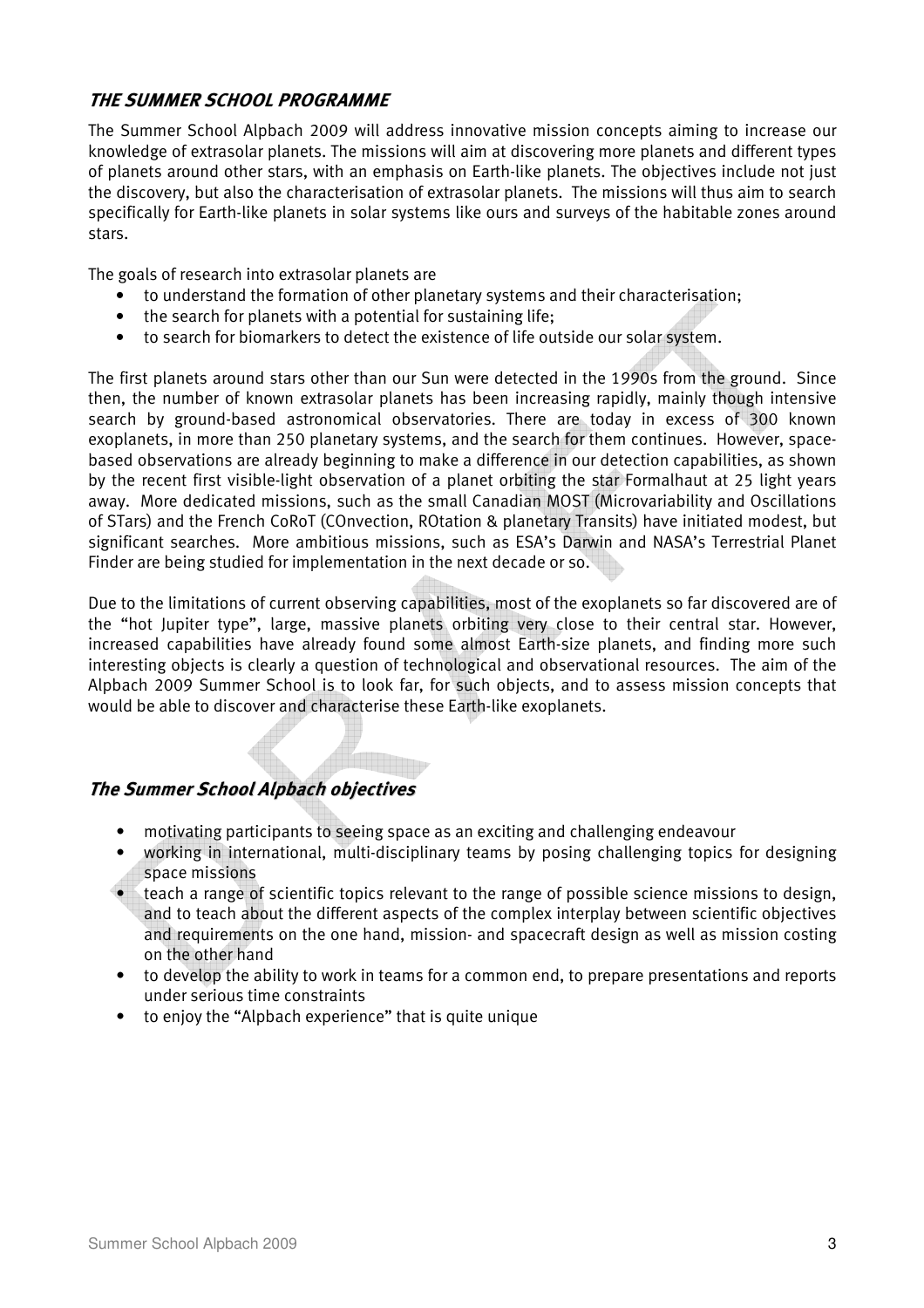#### THE WORKSHOPS

A key element of the summer school is the workshop, to which more than 50% of the time spent in Alpbach will be given. Students will be formed into four teams, each of which will study and design a different scientific space mission intended to answer some of the key questions relating to the Summer School topic. The teams will be supported by tutors who are experts in space mission design, and by the lecturers. Many of the lecturers will be present throughout the duration of the Summer School and will assist the teams with the definition of the missions. The purpose of the workshop will be to develop four mission concepts—one by each team,



to the point where a space agency could, in principle, take it over and begin the first stage of mission preparation. By the end of the workshop, the teams will have considered not only the instrumentation—having shown that it can meet the scientific requirements, but also the spacecraft orbit, its construction, its sub-systems, and its launch, together with a cost estimate. The results of the projects will be delivered as short "mission studies" to be presented by each team, during the final workshop day, to an expert review panel. Lectures will be provided on space mission design and other technical topics relevant to the workshops.

Joint evening dinners (sometimes with after dinner speeches on subjects of general scientific interest) will be organised at the Fichtensaal of the Hotel Böglerhof for lecturers, tutors, students and accompanying persons to provide a convivial atmosphere for informal discussions.

### PARTICIPATION

The Summer School is open to 60 selected young science and/or engineering students and graduates from among the member and cooperating states of the European Space Agency (ESA)<sup>\*</sup>). The working language of the Summer School will be English.

The attached application form, duly endorsed by a University Professor, Head of Department or equivalent, should be submitted to the Aeronautics and Space Agency of FFG before **March 31, 2009**. The number of participants will be limited to 60 and confirmation of acceptance will be given by the end of April 2009.

A registration fee of €370,- will be charged. This fee covers working material, free access to copying and computer, e-mail and internet facilities at the School House, coffee breaks and dinner vouchers (including one free drink per evening) throughout the period of the Summer School including the weekend.

Cooperating States: Hungary, Romania, Poland

 $\overline{a}$ 

<sup>\*)</sup> **ESA Member States:** Austria, Belgium, Czech Republic, Denmark, Finland, France, Germany, Greece, Ireland, Italy, Luxembourg, the Netherlands, Norway, Portugal, Spain, Sweden, Switzerland and the United Kingdom Associate member: Canada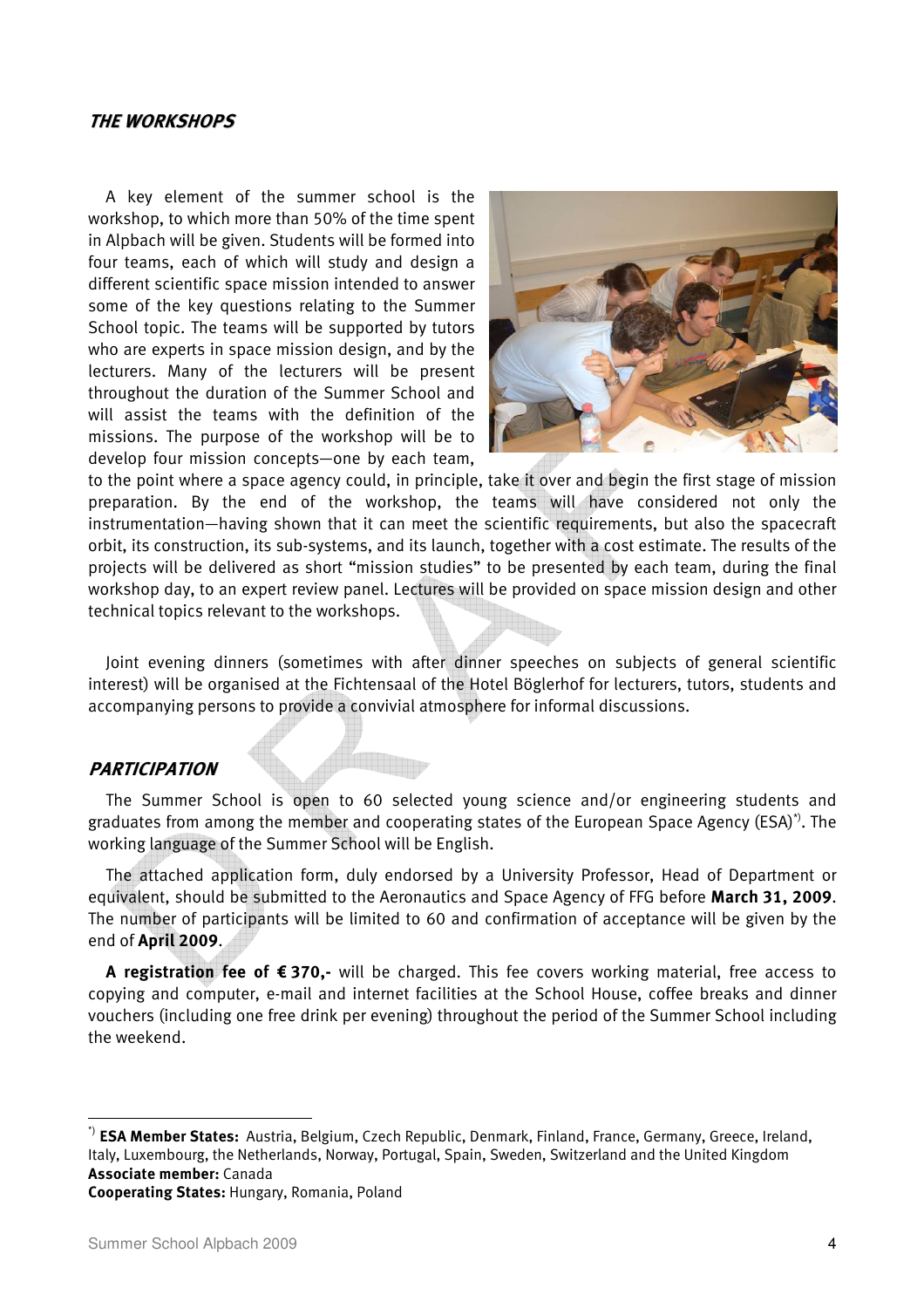### FINANCIAL SUPPORT

Participants from Austria, Belgium, the Czech Republic, Denmark, Finland, France, Germany, Greece, Ireland, Italy, Luxembourg, the Netherlands, Norway, Portugal, Spain, Switzerland, Sweden and the UK as well as Hungary and Romania and the European Southern Observatory (ESO) may be eligible for financial support by the relevant national sponsoring agencies or universities. Students might be informed by the national point of contact to apply to their universities for support of participation, travel and subsistence costs. The application form should indicate the status of application for support.

For additional information on the Summer School and on financial support for participation, please contact your national representative, i.e.: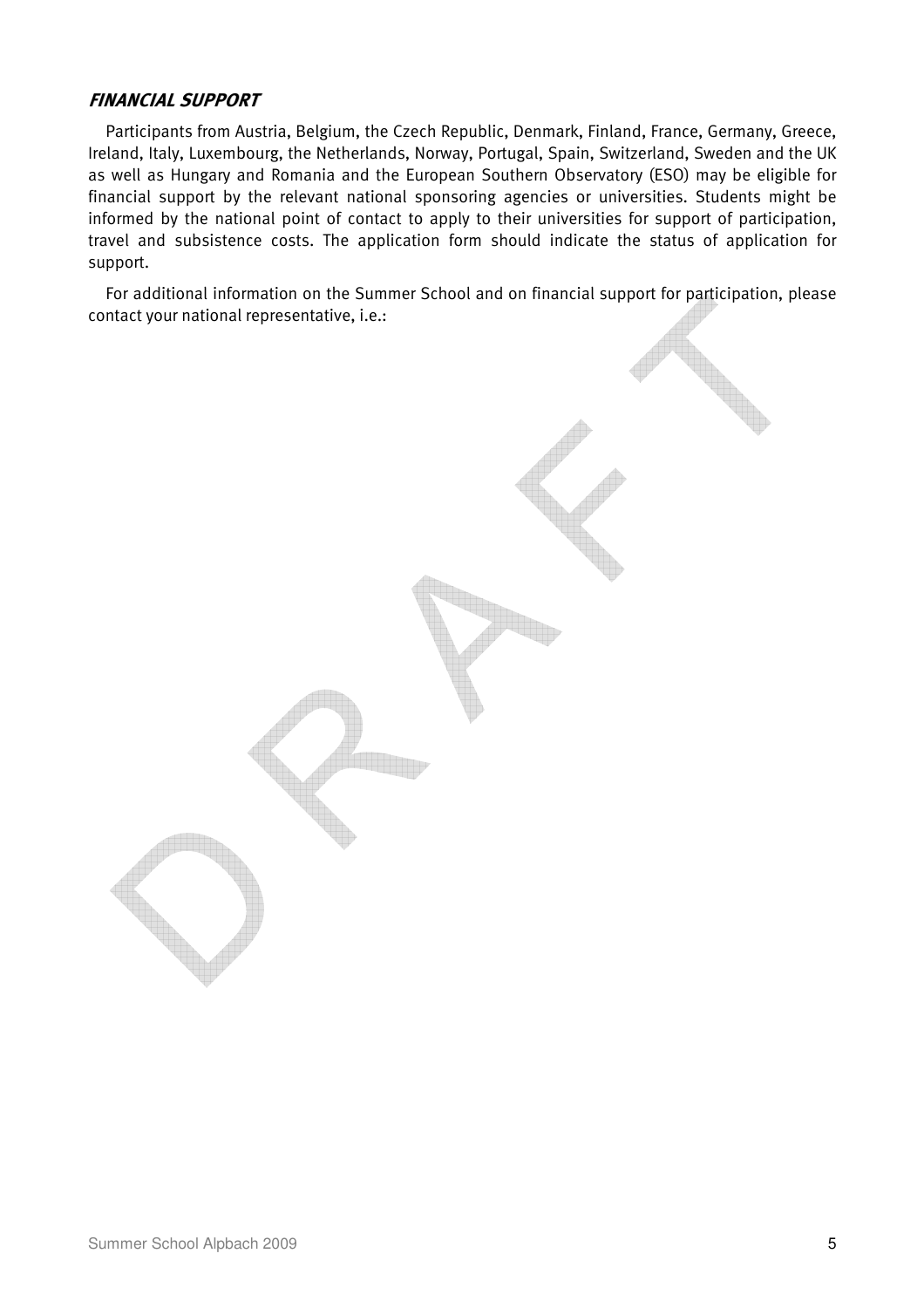FFG, Aeronautics and Space Agency, Sensengasse 1, A-1090 Vienna, Attn: Michaela Gitsch, tel: +43-(0)5-7755 3302, fax: + 43-(0)5-7755 93302, e-mail: michaela.gitsch@ffg.at

Belgian Science Policy Office (BELSPO), Space Department, Wetenschapsstraat 8, Rue de la Science, B-1000 Brussels, Attn: Werner Verschueren, tel:+ 32-2-238 3589 fax: +32-2-2305912, e-mail: verw@belspo.be

Czech Space Office, Katerinska 10, 12800 Praha 2, Czech Republic, Attn: Milan Halousek, tel: 420-2249 18288, email: halousek@czechspace.cz

Danish Research Agency, Ministry of Science, Technology and Innovation, Bredgage 40, DK-1260 Copenhagen K, Attn: Cecilie Tornoe, tel: +45-35 44 63 53, fax: +45-32 57 35 43, e-mail: ct@fi.dk

Academy of Finland, Natural Sciences and Engineering Research Unit, P.O. Box 99 (Vilhonvuorenkatu 6), FIN-00501 Helsinki, Attn: Pentti Pulkkinen, tel: +358-9-7748 8342, fax: +358-9-7748 8393, e-mail: pentti.pulkkinen@aka.fi

Centre National d'Etudes Spatiales (CNES), CNES Representative at ASI, Osservazione dell'Universo, Viale Liegi 26, I-00198 Roma, Attn: Denis Moura, tel : +39-06-85 67 366, fax :+39-06-85 67 219, e-mail : moura@asi.it

Deutsches Zentrum für Luft- und Raumfahrt (DLR), Bonn-Oberkassel, Königswinterer Straße 522-524, D-53227 Bonn-Oberkassel, Attn: Manfred Gaida, tel: +49-228-447 417, fax: +49-228-447 745, e-mail: manfred.gaida@dlr.de

National Ministry of Education and Religious Affairs, Directorate of Interntional Relations in Education, 37, A. Papandreou Str. 15180 Athens, Attn: Melina Papadaki, Elena Petropoulou, tel: +30-2103443632, fax: +30-2103442365, e-mail: des-mel@ypepth.gr

Hungarian Space Office, Kitaibel Pál u.1., H-1024 Budapest, Attn: Elöd Both, tel: +36-1-346-4884, e-mail: both@hso.hu

Italian Space Agency (ASI), Via di Villa Grazioli, 23, I-00198 Roma, Attn: Valeria Guarnieri, tel: +39(0)68567 226, email: valeria.guarnieri@asi.it

Enterprise Ireland, International Technology Programmes, The Plaza, East Point Business Park, IR-Dublin 3, Attn: Bryan Rodgers, tel: +353-1 7272471, fax: +353-87 7521550, e-mail: bryan.rodgers@enterprise-ireland.com

Ministry of Culture, Higher Education and Research, 20, Montée de la Pétrusse, 2912 Luxembourg, Attn : Josiane Entringer, tel : +352-247-85217, fax : +352-460 927, e-mail : josiane.entringer@mcesr.etat.lu

Norwegian Space Centre (NSC), Drammensveien 165, P.O. Box 113 Skoyen, N-0212 Oslo, Attn: Paal Brekke, tel:+ 47-2251 18270, fax: +47-2251 1801, e-mail: paal.brekke@spacecentre.no

Romanian Space Agency (ROSA), 21-25 Mendeleev Str., 010362 Bucharest, Romania, Attn: Marius-Ioan Piso, tel: +40-21-316 87 22, fax: +40-21-312 88 04, e-mail: marius.piso@rosa.ro

SRON Netherlands Institute for Space Research, Sorbonnelaan 2, NL-3584 CA Utrecht, Attn: Gerard Cornet, tel: +31-30-2535702, fax: +31-30-2540860, e-mail: G.Cornet@sron.nl

FCT – Fundacao para a Ciencia e a Tecnologia, Departamento de Relacoes Europeias, Bilaterais e Multilaterais, Ministério da Ciencia, Tecnologia e Ensino Superior, Av. D. Carlos 1, 126-7°, 1249-074 Lisboa, Portugal, Attn: Sofia Seabra, tel. +351-21-391 15 30, fax. +351-21-395 72 84, e-mail: sofia.seabra@@fct.mctes.pt

Ministerio de Ciencia e Innovación, (CAB-LAEFF), Apartado 78, E-28691 Villanueva de la Canada, Attn: Miguel Mas-Hesse, tel: +34-91-8131196, fax: +34-91-8131160, e-mail: mm@laeff.inta.es

Swedish National Space Board (SNSB), Solna stranväg 86, Box 4006, S-17104 Solna, Attn: Kristine Dannenberg, tel: +46-8-627 64 98, fax: +468-627 50 14, e-mail: kristine.dannenberg@snsb.se

Schweizerische Akademie für Naturwissenschaften (SANW), Attn: Stéphane Udry, Observatoire Astronomique de l'Université de Genève, 51, chemin des Maillettes, CH-1290 Sauverny, tel:+ 41-22-379 2497, fax: +41-22 379-2200, e-mail: Stephane.Udry@unige.ch

Science & Technology Facilities Council (SFTC), Polaris House, North Star Avenue, Swindon, SN2 1SZ, Attn: **Caroline Harper** tel: +44-1793-442625, fax:+44-1793-442002, e-mail: caroline.harper@stfc.ac.uk

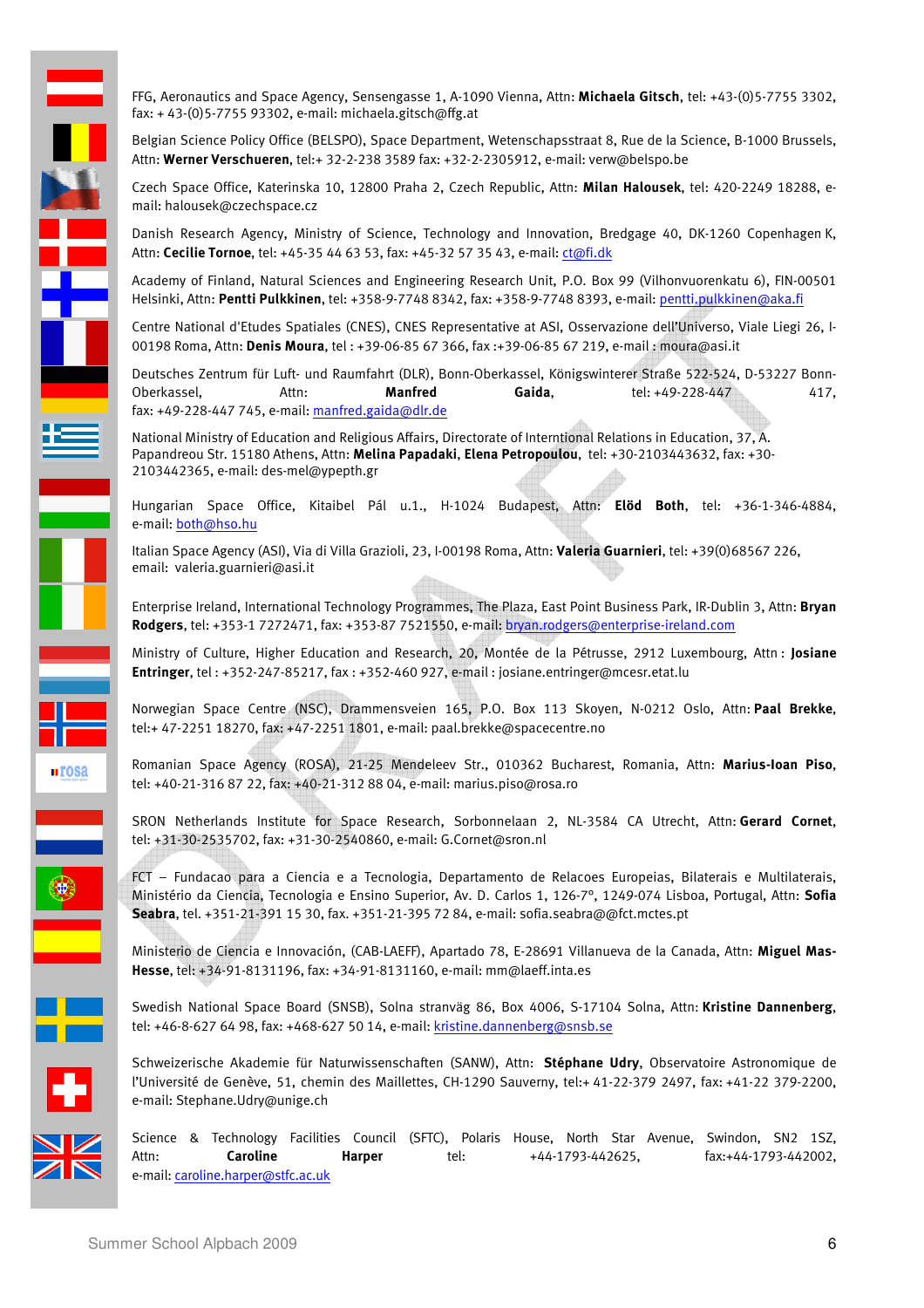

ESO (European Southern Observatory), Karl-Schwarzschild-Straße 2, D-85748 Garching, Attn. Claudio Melo, tel: +49- 89-320 06-120, fax:+49-89-3200 6898, e-mail: cmelo@eso.org